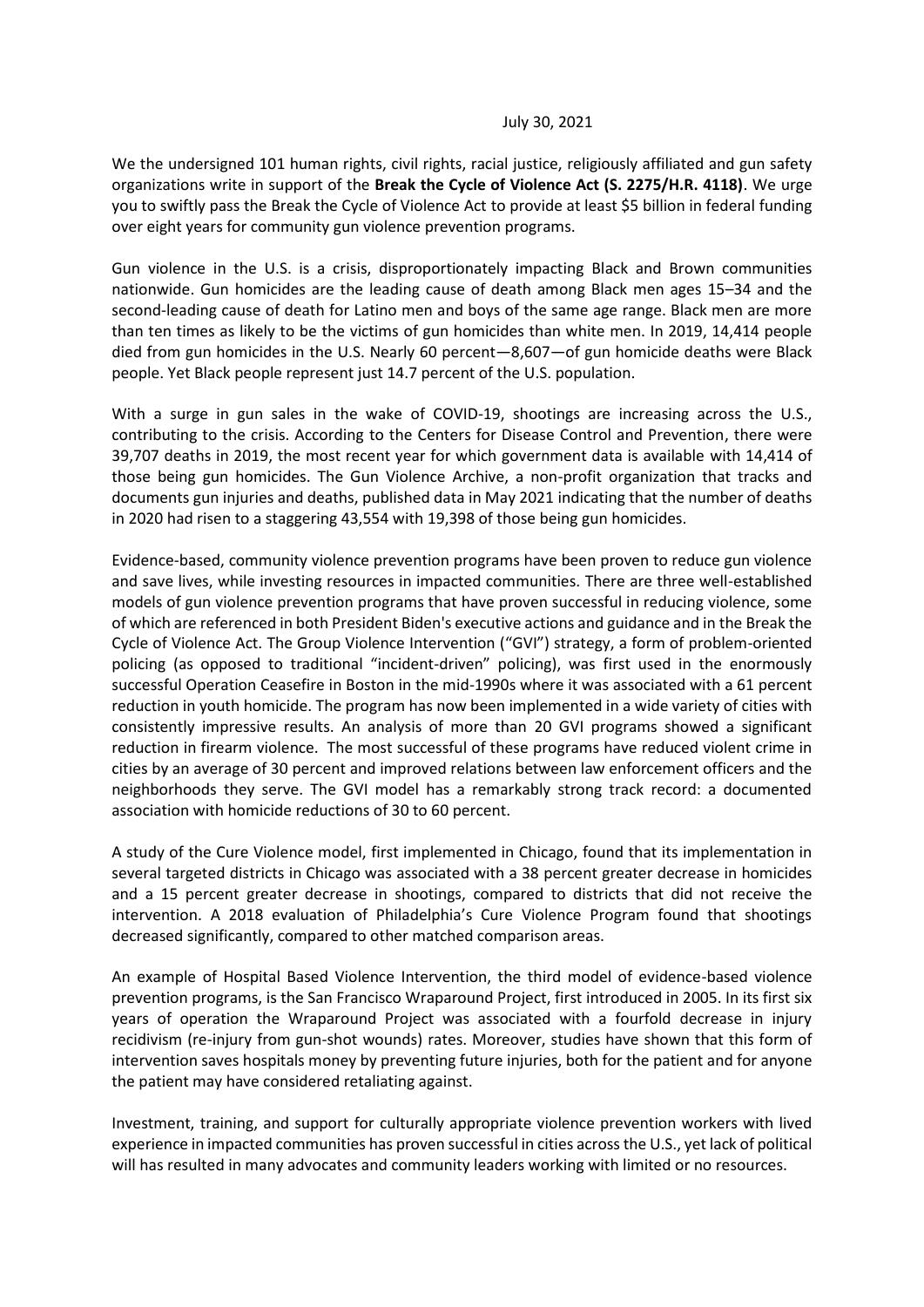For example, Lamar Johnson of B.R.A.V.E. Chicago, said: *"Our after-school program is a non-profit- we run it through the church—and the funding comes mostly from private donors. The majority of the city's budget goes to law enforcement—and that's not just Chicago, that's most cities. We've met with mayors' administrations so many times and presented our case, but they don't give us funding. The whole system is so broken, because the focus is on the criminal justice system. If someone is addicted to drugs, they go to jail before they go to the hospital to get treatment. It's the mindset."*

Recognizing the effectiveness of these programs and the heroic people like Lamar who lead them, President Biden, on March 31, 2021, announced his intention to include \$5 billion for gun violence prevention programs in the American Jobs Plan. This builds on the efforts of Senator Booker and Representative Horsford to pass the Break the Cycle of Violence Act, first introduced in the 116th Congress. If passed, it would provide funding for federal grants to communities that experience 20 or more homicides per year and have a homicide rate at least twice the national average, or communities that demonstrate a unique and compelling need for additional resources to address gun and grouprelated violence. Each grant awarded would be renewable over five years, and funds would be commensurate with the scope of the proposal and the demonstrated need.

While it is impossible to place a dollar amount on a person's life or the cost of that loss to their families, communities, and loved ones, the astronomical financial impact of gun violence on U.S. society cannot be overlooked. According to a 2020 study by physicians and researchers, gun violence costs the U.S. healthcare system \$170 billion per year. The Health Alliance for Violence Intervention estimates it would cost an estimated \$827 million per year, or \$5.36 billion over eight years, to fund sustained and adequate violence intervention programs in the 48 U.S. cities with the highest rates of violence hence the call on Congress to pass at least \$5 billion over eight years for community gun violence prevention programs.

With sustained investment into gun violence prevention programs and a national comprehensive strategy aimed at reducing gun violence, particularly in Black and Brown communities, Congress can make inroads to reducing gun violence in all communities and ensure the right of everyone to live free from the threat of gun violence. Congress has an obligation to take action to invest in communities ravaged by gun violence and to make efforts to prevent gun violence and protect the lives and safety of all individuals, particularly in the face of evidence that the 2020 gun-related injury and death tolls in the U.S. have been the highest in decades.

We urge Congress to act urgently to pass the Break the Cycle of Violence Act to ensure at least \$5 billion in federal funding over eight years for community gun violence prevention programs that save lives.

Please do not hesitate to contact Ernest Coverson at Amnesty International USA [\(ecoverson@aiusa.org\)](mailto:ecoverson@aiusa.org) or Greg Jackson at Community Justice Action Fund (greg@cjactionfund.org) with any questions.

Sincerely,

Amnesty International USA

Community Justice Action Fund

ACLU

African American Ministers in Action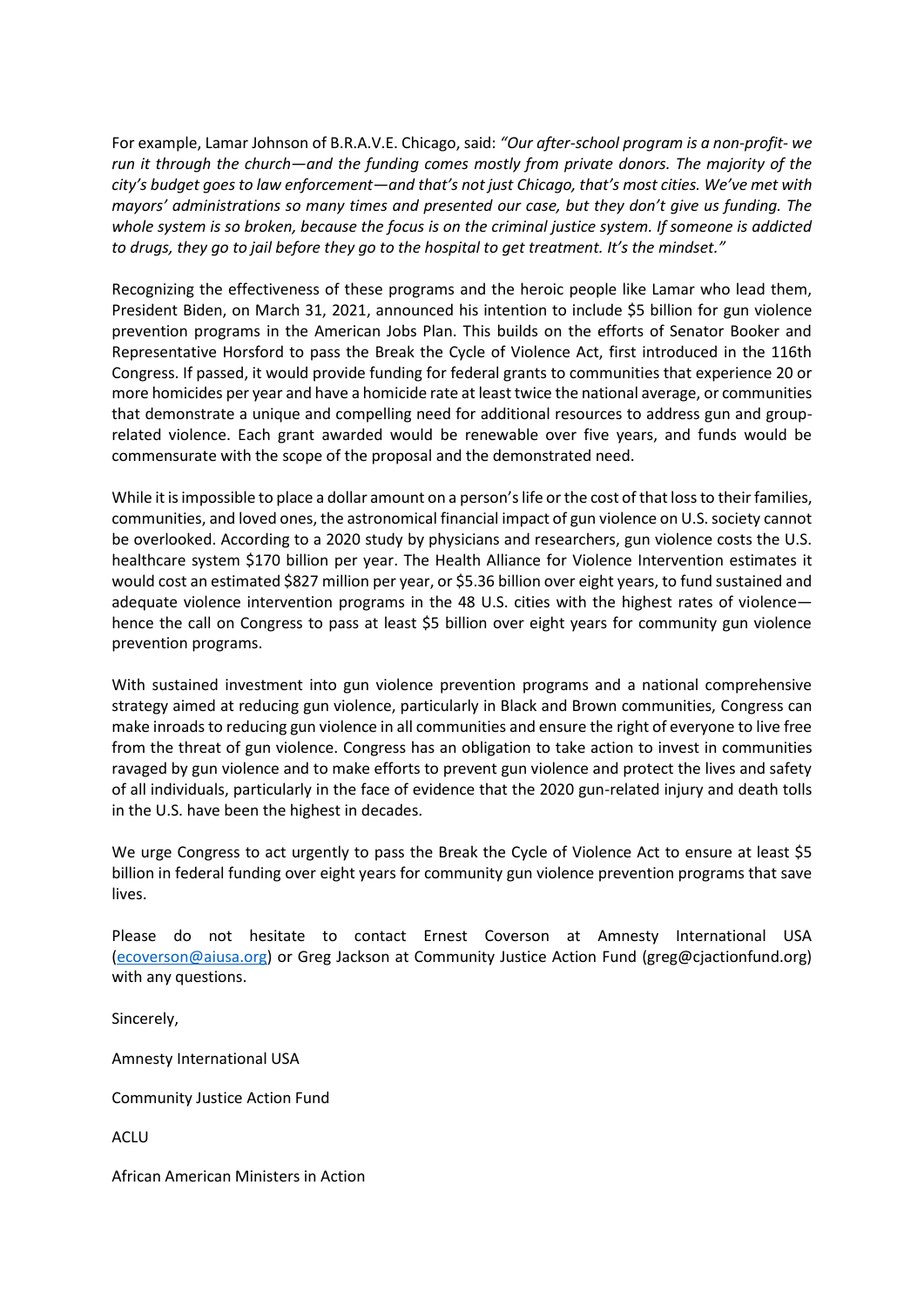Ban Assault Weapons Now! Brady BRAVE Youth Leaders Ceasefire Oregon Ceasefire Pennsylvania Center for American Progress The Coalition to Stop Gun Violence CommonSpirit Health Congregation of Sisters of St. Agnes and the CSA-USA Associate Community Congregation of the Sisters of St. Joseph of Peace CT Against Gun Violence Dominican Sisters of Houston Dominican Sisters ~ Grand Rapids Dominican Sisters of Sinsinawa Everytown for Gun Safety First Unitarian Universalist Church of Houston Franciscan Action Network Franciscan Peace Center Franciscan Sisters of the Sacred Heart Generation Progress Giffords GPEC-ICHV Grandmothers Against Gun Violence Grey Nuns of the Sacred Heart Gun Violence Prevention PAC Illinois The Health Alliance for Violence Intervention Holy Spirit Missionary Sisters, USA-JPIC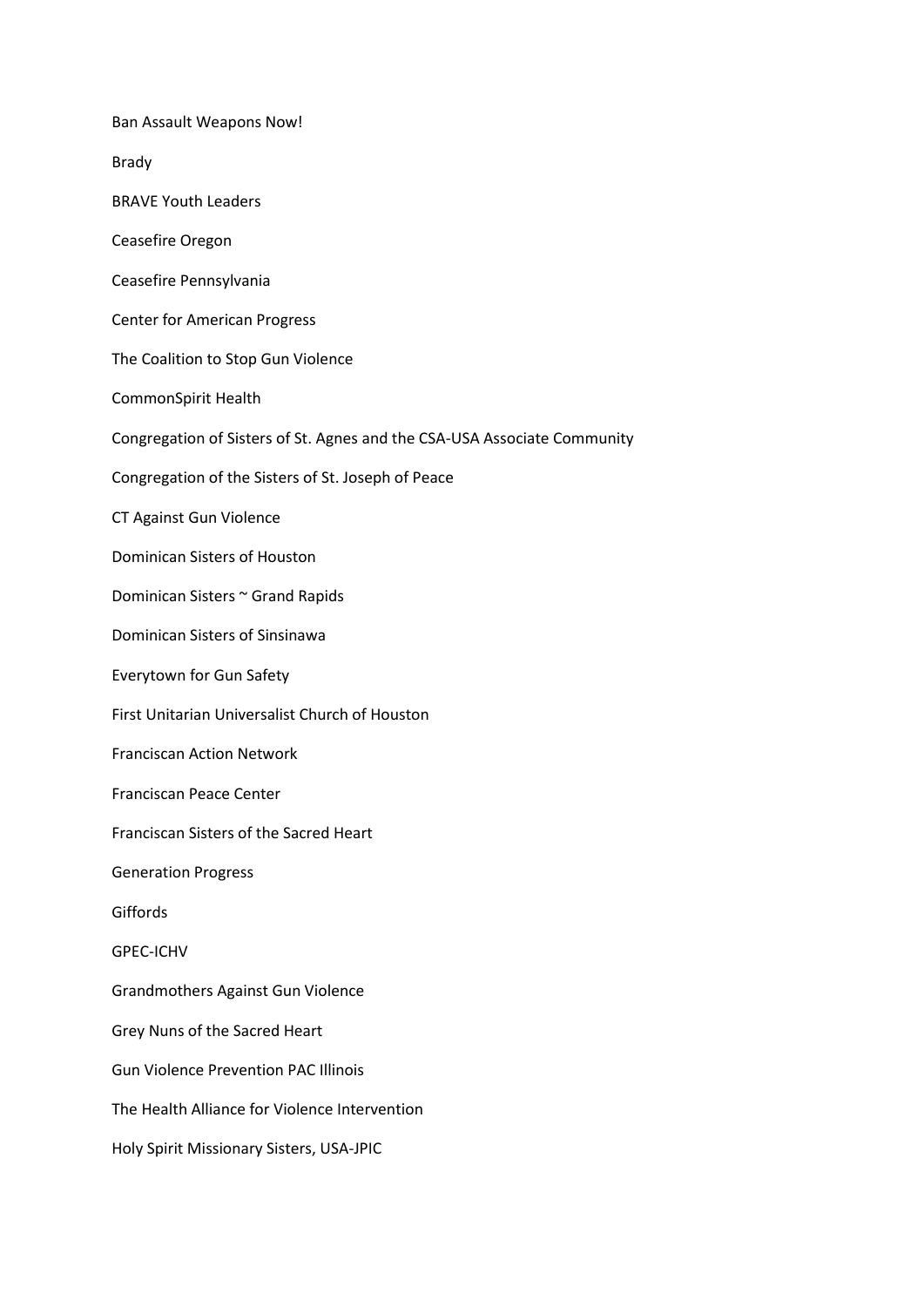Honor with Action Coalition Houston League of Business & Professional Women IHM Sisters - Justice, Peace and Sustainability Office Indivisible Northern Nevada Institute of the Blessed Virgin Mary Intercommunity Peace and Justice Center Iowans for Gun Safety Jewish Women International www.Journey4ward.org Leadership Conference of Women Religious Leadership Team of the Felician Sisters of North America March for Our Lives DC Marylanders to Prevent Gun Violence Massachusetts Coalition to Prevent Gun Violence Moms Demand Action NAACP National Coalition Against Domestic Violence Newtown Action Alliance Newtown Junior Action Alliance Nonviolence Institute of Rhode Island North Carolina Council of Churches North Carolinians Against Gun Violence Northwest Coalition for Responsible Investment Not My Generation Ohio Coalition Against Gun Violence People for a Safer Society Presentation Sisters, San Francisco, CA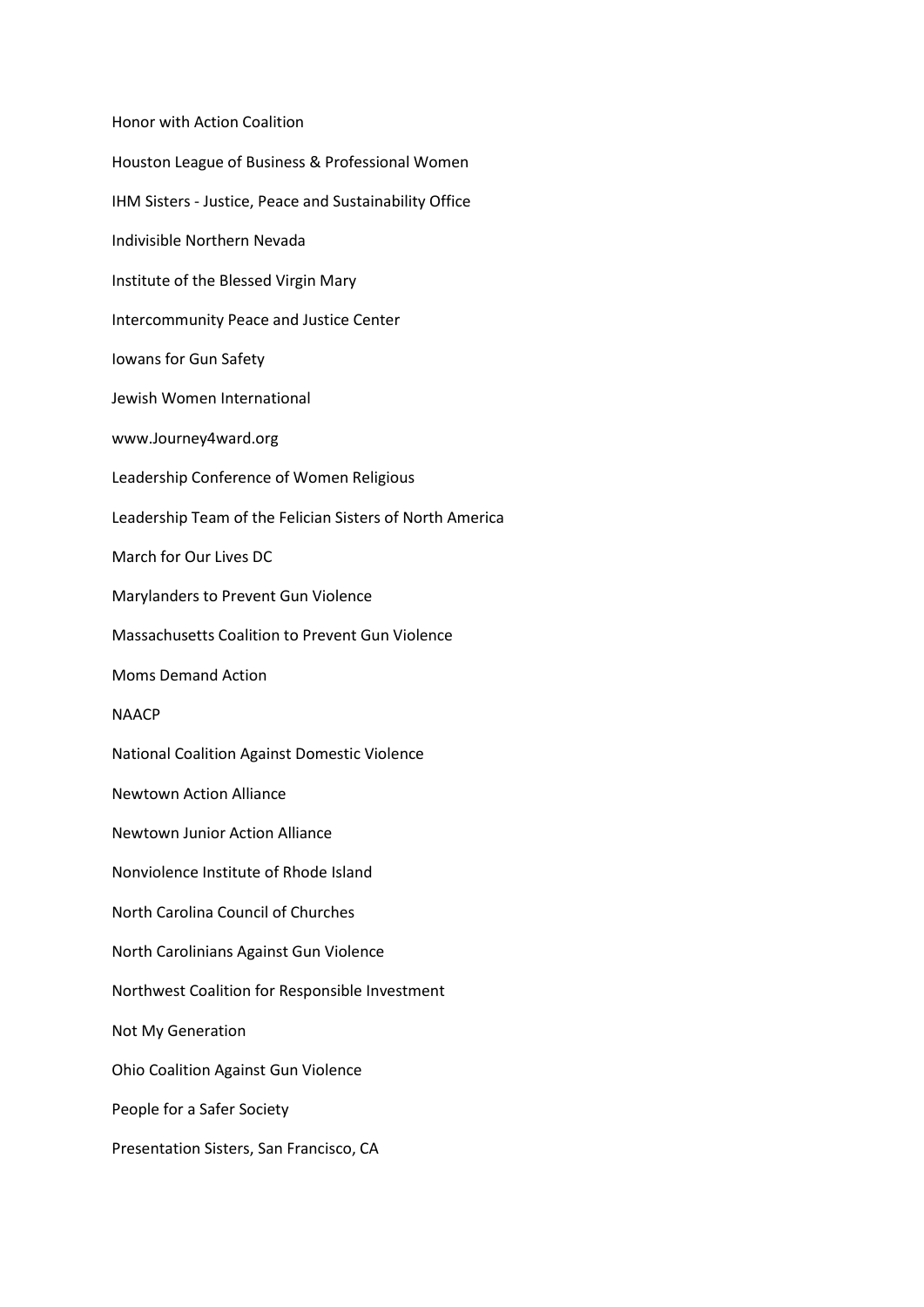Reconstructionist Rabbinical Association Region VI Coalition for Responsible Investment Religious of the Sacred Heart of Mary, Western American Area Restorations Ministries, Inc. Rhode Island Coalition Against Gun Violence Sacred Ground Ministries Saint Mark's Episcopal Capitol Hill DC San Diegans for Gun Violence Prevention Sandy Hook Promise School Sisters of Notre Dame- Atlantic Midwest Office School Sisters of Notre Dame, Central Pacific Province Sisters of Bon Secours, USA Sisters of Charity, BVM Sisters of Charity Federation Sisters of Charity of Nazareth Congregational Leadership Sisters of Charity of Nazareth Western Province Leadership Sisters of Charity of Saint Augustine Sisters of Mercy of the Americas Justice Team Sisters of Notre Dame de Namur USA Sisters of St. Dominic of Blauvelt, New York Sisters of St Dominic Racine, WI Sisters of St Francis of Assisi Sisters of St. Joseph of Boston Sisters of Saint Joseph of Chestnut Hill, Philadelphia, PA Sisters of St. Joseph of Carondelet, LA Sisters of St. Joseph of NW PA Sisters of St. Mary of Namur